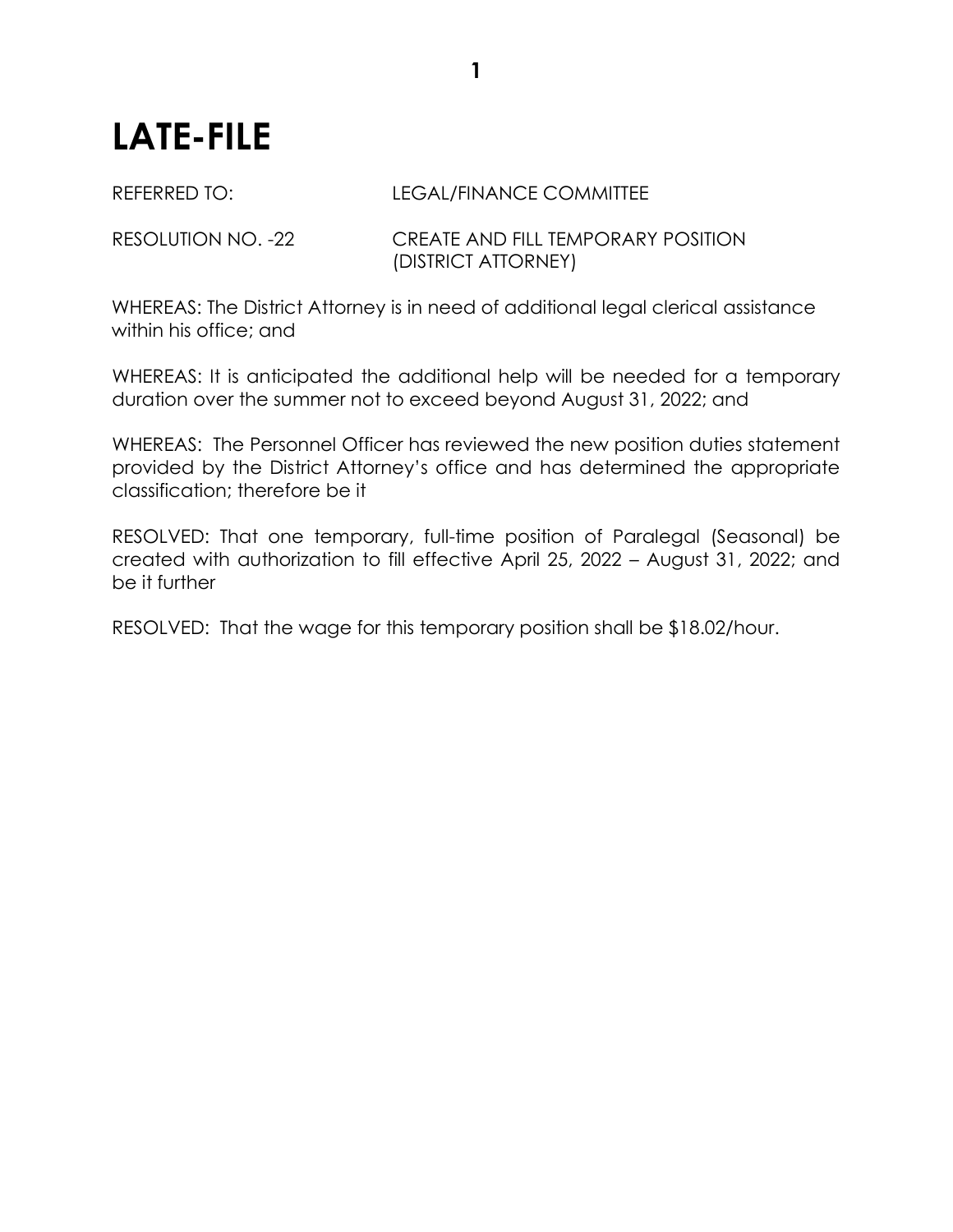## REFERRED TO: LEGAL/FINANCE COMMITTEE

## RESOLUTION NO. -22 AMEND RESOLUTION 107-22 DEPARTMENT OF PUBLIC WORKS

WHEREAS: Resolution 107-22 authorized the creation of two Highway Worker (Seasonal) positions within the Public Works Department from April 1 through October 7, 2022, at an hourly rate of \$13.20 (minimum wage); and

WHEREAS: The Commissioner of Public Works has not received any applications and is concerned that the hourly wage rate will cause an inability to fill these positions; and

WHEREAS: The Commissioner of Public Works considers these positions to be entry level involving manual labor and equivalent to the title of Laborer listed in CSEA Grade 9 (\$14.43) which has no minimum qualifications associated with it; therefore be it

RESOLVED: Resolution 107-22 be amended to reflect the 2022 hourly rate for Highway Worker (Seasonal) as \$14.43.